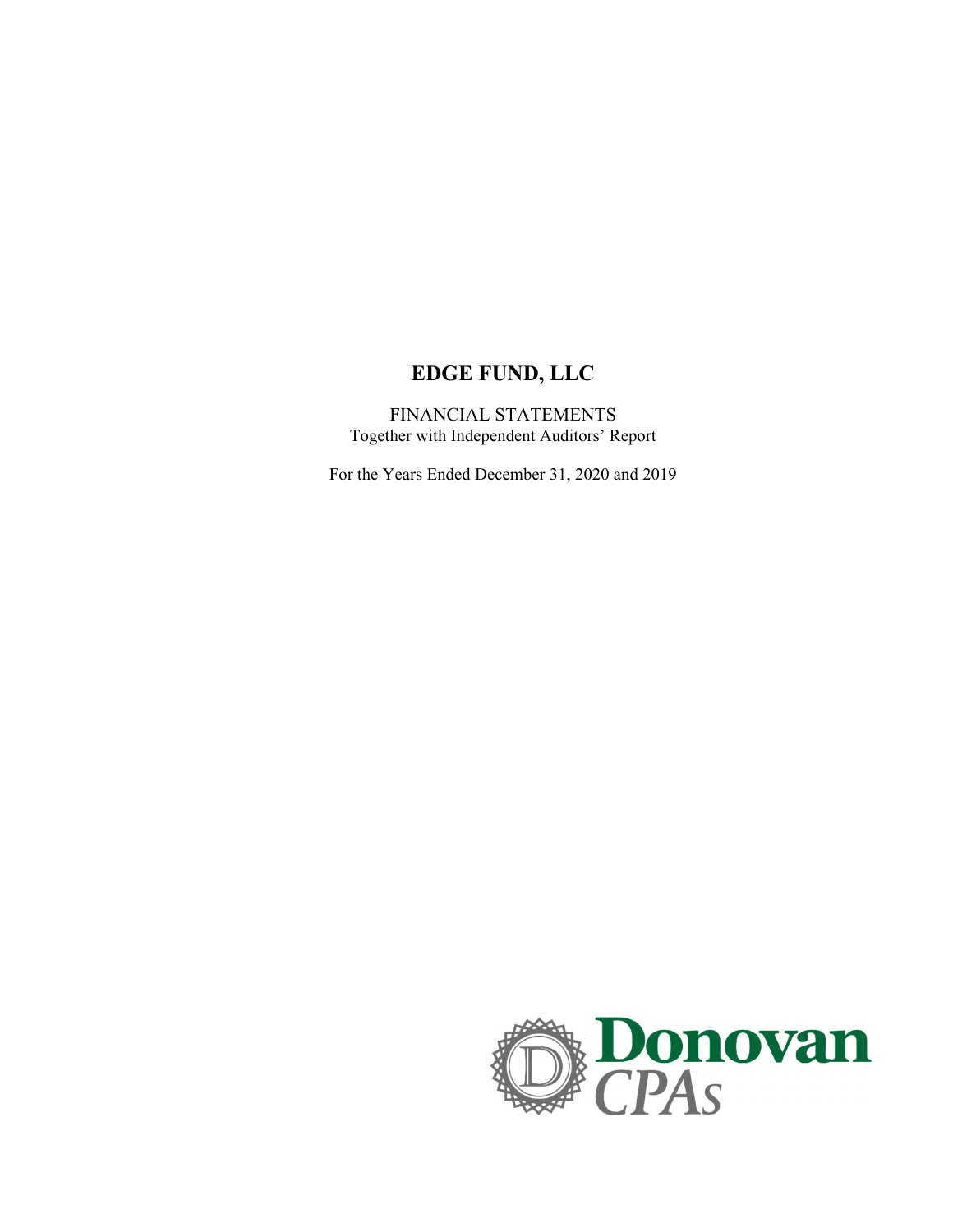# **TABLE OF CONTENTS**

|                             | Page           |
|-----------------------------|----------------|
|                             | $1 - 2$        |
| <b>FINANCIAL STATEMENTS</b> |                |
|                             | 3              |
|                             | $\overline{4}$ |
|                             | 5              |
|                             | 6              |
|                             | 7 - 12         |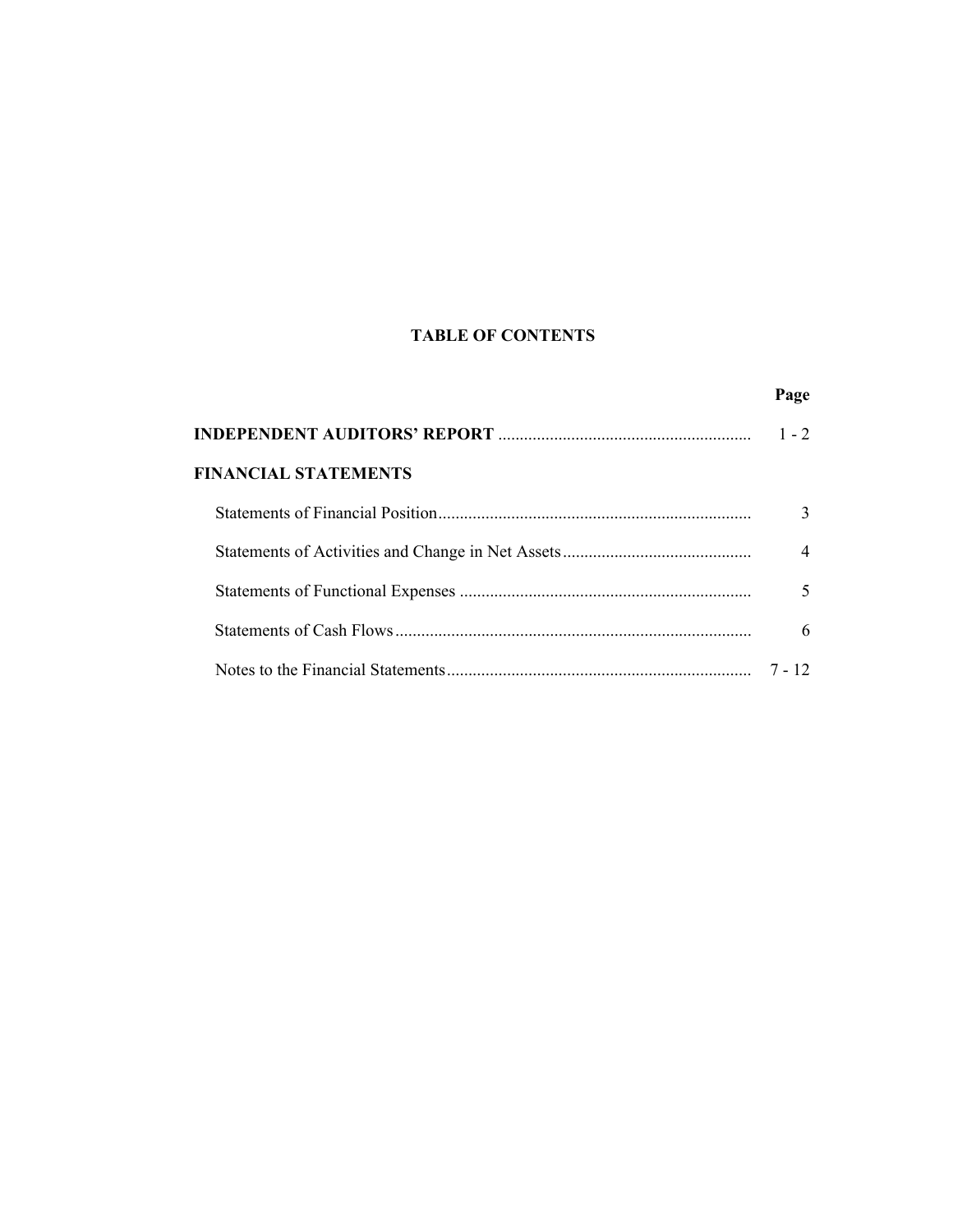

*Independent Auditors' Report*

The Board of Directors Renew Indianapolis, Inc.

### **Report on the Financial Statements**

We have audited the accompanying financial statements of Edge Fund, LLC, which comprise the statements of financial position as of December 31, 2020 and 2019, and the related statements of activities and change in net assets, functional expenses, and cash flows for the years then ended, and the related notes to the financial statements.

### **Management's Responsibility for the Financial Statements**

Management is responsible for the preparation and fair presentation of these financial statements in accordance with accounting principles generally accepted in the United States of America; this includes the design, implementation, and maintenance of internal control relevant to the preparation and fair presentation of financial statements that are free from material misstatement, whether due to fraud or error.

#### **Auditors' Responsibility**

Our responsibility is to express an opinion on these financial statements based on our audits. We conducted our audits in accordance with auditing standards generally accepted in the United States of America. Those standards require that we plan and perform the audits to obtain reasonable assurance about whether the financial statements are free from material misstatement.

An audit involves performing procedures to obtain audit evidence about the amounts and disclosures in the financial statements. The procedures selected depend on the auditors' judgment, including the assessment of the risks of material misstatement of the financial statements, whether due to fraud or error. In making those risk assessments, the auditors consider internal control relevant to the entity's preparation and fair presentation of the financial statements in order to design audit procedures that are appropriate in the circumstances, but not for the purpose of expressing an opinion on the effectiveness of the entity's internal control. Accordingly, we express no such opinion. An audit also includes evaluating the appropriateness of accounting policies used and the reasonableness of significant accounting estimates made by management, as well as evaluating the overall presentation of the financial statements.

We believe that the audit evidence we have obtained is sufficient and appropriate to provide a basis for our audit opinion.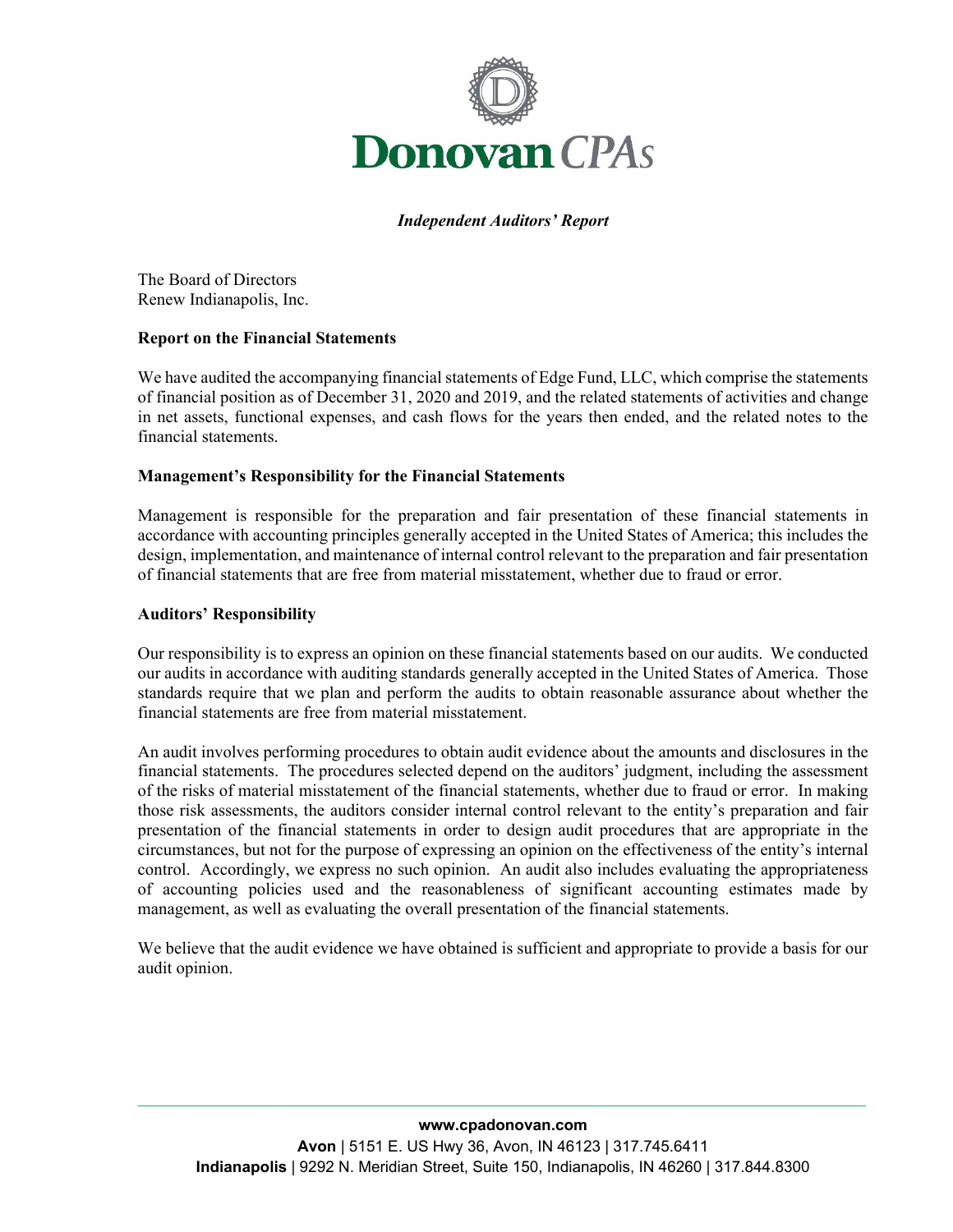### **Opinion**

In our opinion, the financial statements referred to above present fairly, in all material respects, the financial position of Edge Fund, LLC as of December 31, 2020 and 2019 and the changes in its net assets, functional expenses, and cash flows for the years then ended in accordance with accounting principles generally accepted in the United States of America.

DONOVAN

I brovar

Indianapolis, Indiana June 15, 2021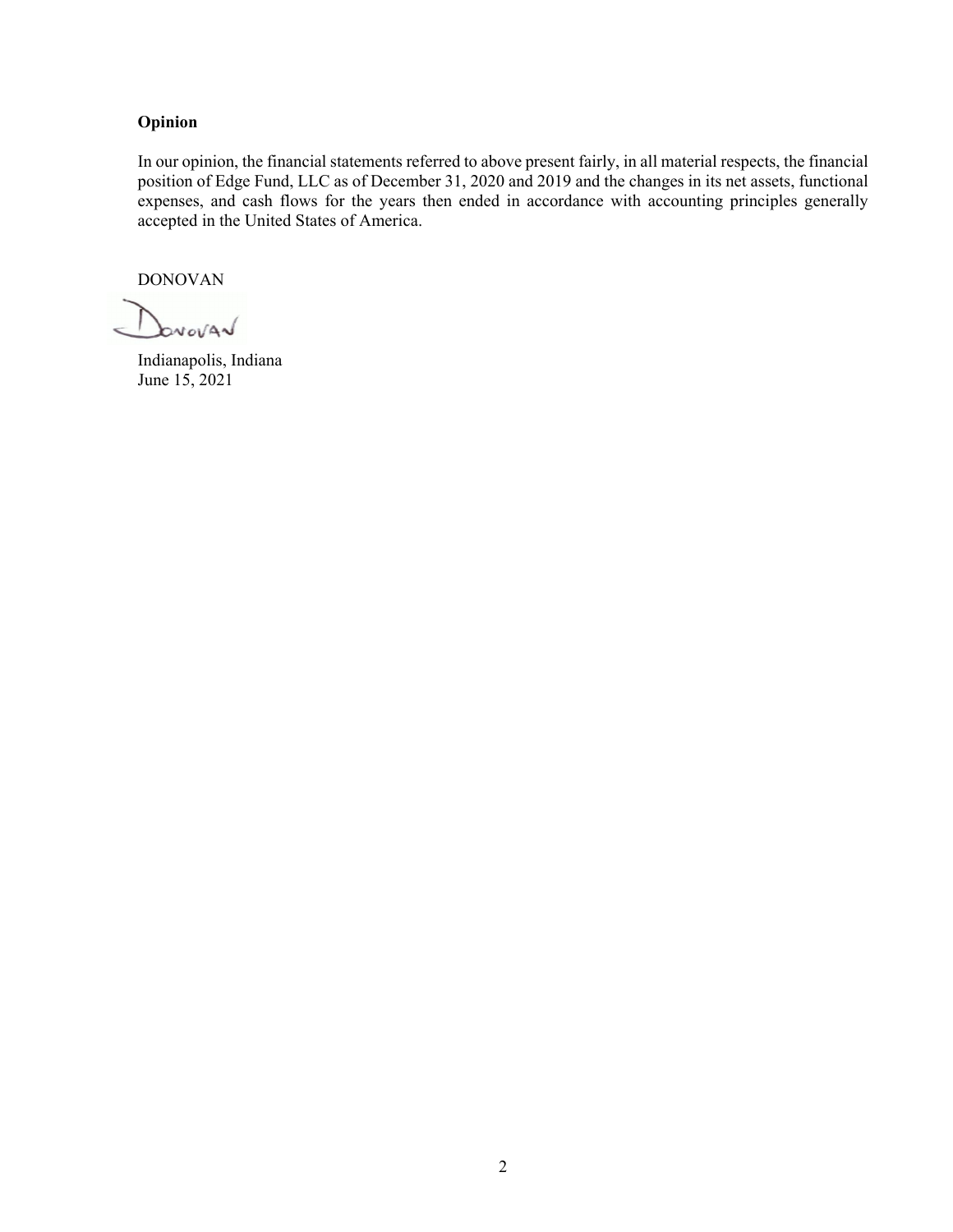# **EDGE FUND, LLC STATEMENTS OF FINANCIAL POSITION**

### **December 31, 2020 and 2019**

|                                                              | 2020            | 2019             |
|--------------------------------------------------------------|-----------------|------------------|
| <b>ASSETS</b>                                                |                 |                  |
| Cash                                                         | \$<br>621,875   | 427,121<br>\$    |
| Grants receivable                                            |                 | 50,000           |
| Related party accounts receivable - Renew Indianapolis, Inc. | 354,116         | 499,206          |
| Prepaid expenses                                             | 44,793          |                  |
| Notes receivable - corporate, net of allowance               | 6,314,663       | 3,187,014        |
| Notes receivable - personal, net of allowance                | 1,295,871       | 1,370,417        |
| Property and equipment, net                                  | 2,222           | 8,889            |
| <b>TOTAL ASSETS</b>                                          | 8,633,540<br>\$ | 5,542,647<br>\$  |
| <b>LIABILITIES AND NET ASSETS</b>                            |                 |                  |
| <b>LIABILITIES</b>                                           |                 |                  |
| Related party accounts payable - Renew Indianapolis, Inc.    | \$<br>343,136   | \$               |
| Related party note payable - Build Fund, LLC                 |                 | 500,000          |
| Refundable advances                                          |                 | 13,200           |
| <b>Total</b> liabilities                                     | 343,136         | 513,200          |
| <b>NET ASSETS</b>                                            |                 |                  |
| Without donor restrictions:                                  |                 |                  |
| Board-designated                                             | 410,000         | 195,610          |
| Undesignated                                                 | 7,592,574       | 4,732,645        |
| With donor restrictions                                      | 287,830         | 101,192          |
| Total net assets                                             | 8,290,404       | 5,029,447        |
| TOTAL LIABILITIES AND NET ASSETS                             | 8,633,540<br>S. | 5,542,647<br>\$. |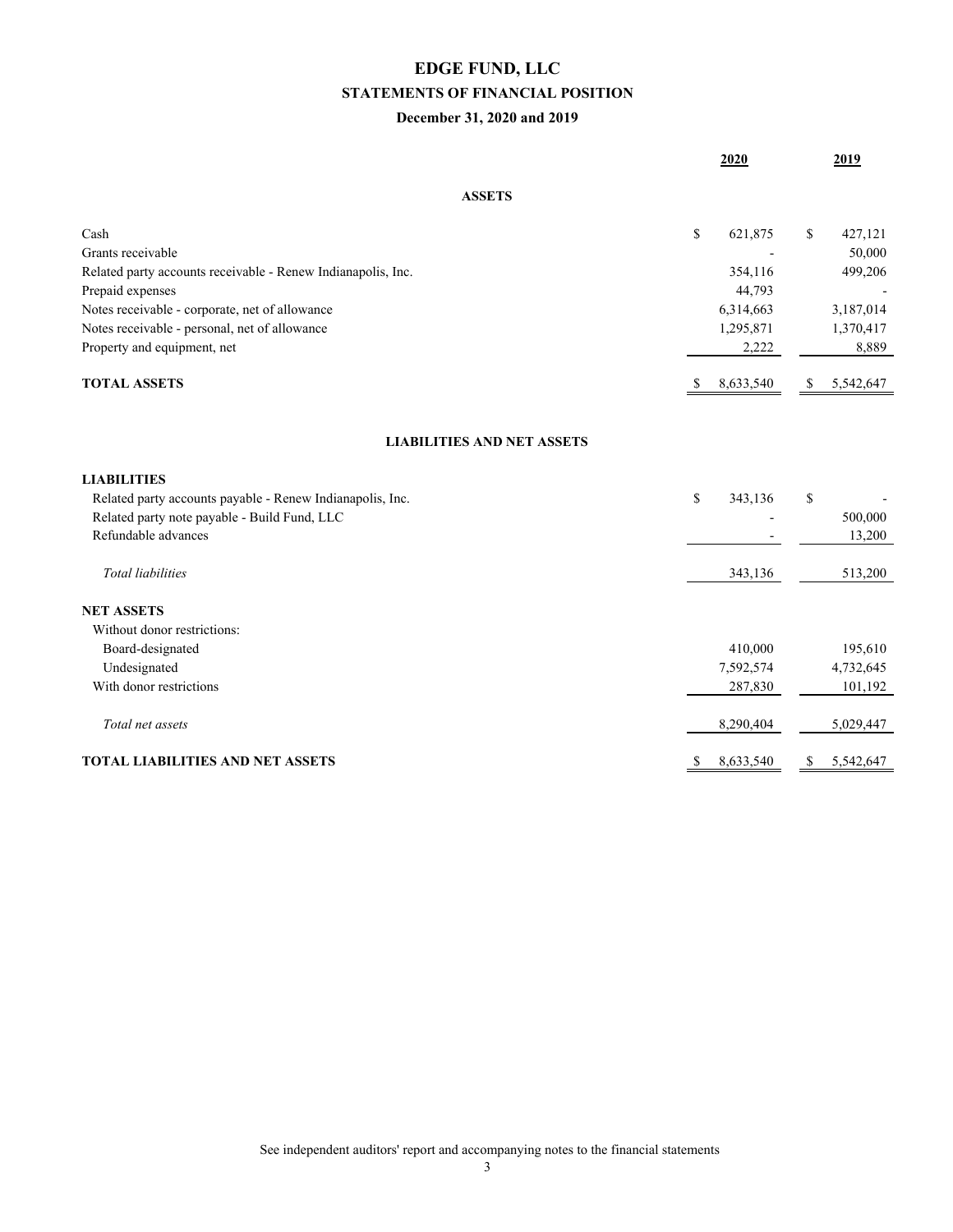# **EDGE FUND, LLC STATEMENTS OF ACTIVITIES AND CHANGE IN NET ASSETS**

### **For the Years Ended December 31, 2020 and 2019**

|                                                      |                 | 2020                     | 2019                       |                 |               |                          |  |
|------------------------------------------------------|-----------------|--------------------------|----------------------------|-----------------|---------------|--------------------------|--|
|                                                      | Without Donor   | With Donor               |                            | Without Donor   | With Donor    |                          |  |
|                                                      | Restrictions    | Restrictions             | Total                      | Restrictions    | Restrictions  | Total                    |  |
| <b>REVENUES AND SUPPORT</b>                          |                 |                          |                            |                 |               |                          |  |
| Federal awards                                       | 3,659,015<br>\$ | \$<br>125,000            | 3,784,015<br><sup>\$</sup> | \$<br>4,128,756 | 125,000<br>S  | 4,253,756<br>\$          |  |
| State and local grants                               | 104,116         | 250,000                  | 354,116                    |                 |               |                          |  |
| Loan origination fees                                | 187,050         |                          | 187,050                    | 2,050           |               | 2,050                    |  |
| Interest income                                      | 137,519         |                          | 137,519                    | 49,136          |               | 49,136                   |  |
| Net assets released from restrictions                | 188,362         | (188, 362)               |                            | 23,808          | (23, 808)     | $\overline{\phantom{a}}$ |  |
| Total revenues and support                           | 4,276,062       | 186,638                  | 4,462,700                  | 4,203,750       | 101,192       | 4,304,942                |  |
| <b>FUNCTIONAL EXPENSES</b>                           |                 |                          |                            |                 |               |                          |  |
| Program services                                     | 1,163,566       |                          | 1,163,566                  | 381,155         |               | 381,155                  |  |
| Management and general                               | 36,611          |                          | 36,611                     | 14,574          |               | 14,574                   |  |
| Fundraising                                          | 1,566           | $\overline{\phantom{a}}$ | 1,566                      |                 |               |                          |  |
| Total functional expenses                            | 1,201,743       |                          | 1,201,743                  | 395,729         |               | 395,729                  |  |
| <b>CHANGE IN NET ASSETS</b>                          | 3,074,319       | 186,638                  | 3,260,957                  | 3,808,021       | 101,192       | 3,909,213                |  |
| <b>NET ASSETS</b>                                    |                 |                          |                            |                 |               |                          |  |
| Beginning of year                                    | 4,928,255       | 101,192                  | 5,029,447                  | 550,234         |               | 550,234                  |  |
| Contributed capital from<br>Renew Indianapolis, Inc. |                 |                          |                            | 570,000         |               | 570,000                  |  |
| End of year                                          | 8,002,574<br>-S | 287,830                  | 8,290,404<br><sup>S</sup>  | 4,928,255<br>\$ | 101,192<br>-S | 5,029,447<br>S           |  |

See independent auditors' report and accompanying notes to the financial statements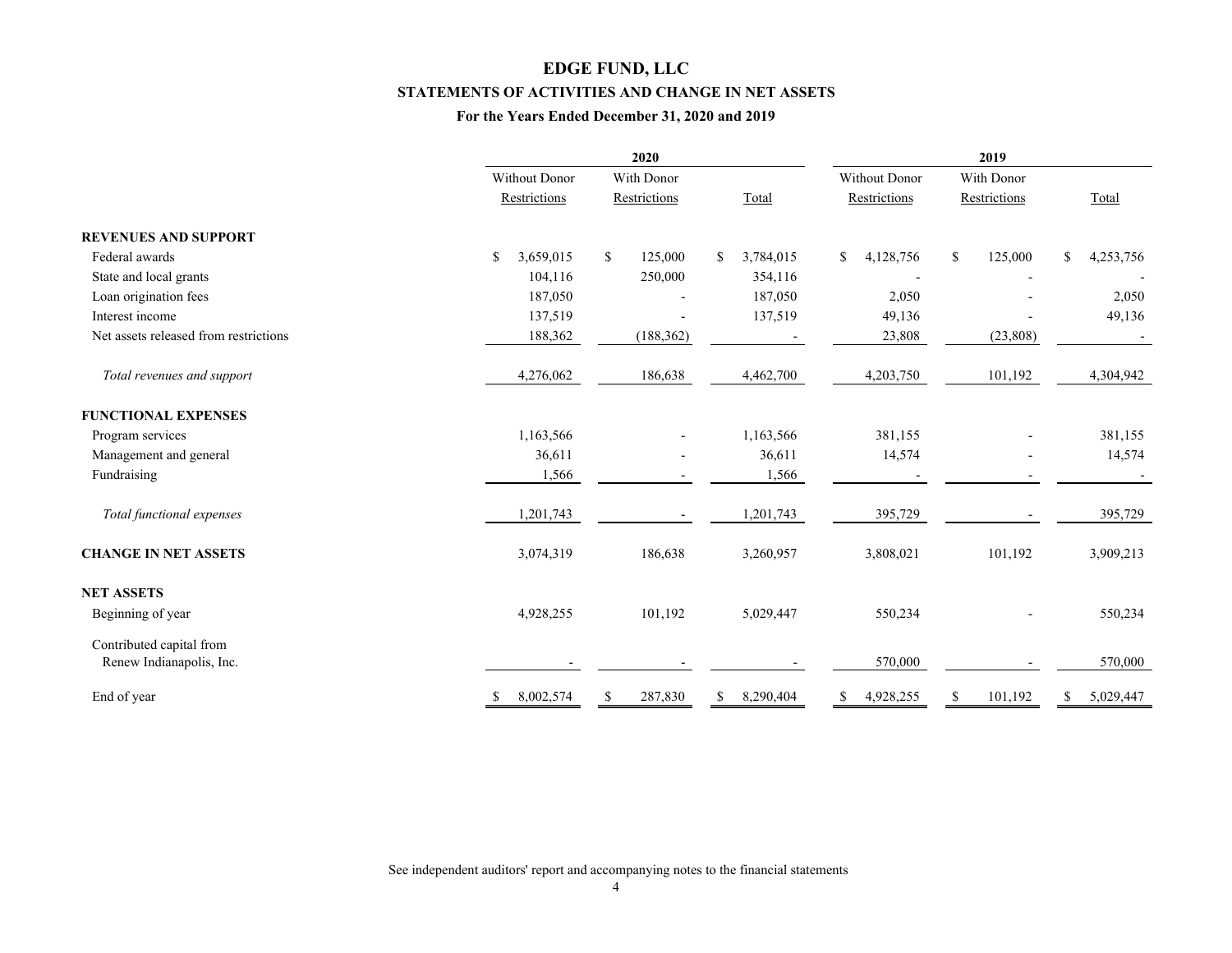### **EDGE FUND, LLC**

#### **STATEMENTS OF FUNCTIONAL EXPENSES**

### **For the Years Ended December 31, 2020 and 2019**

|                                   | 2020 |                     |    |                           |   | 2019               |           |  |              |                     |    |                           |              |                          |               |         |
|-----------------------------------|------|---------------------|----|---------------------------|---|--------------------|-----------|--|--------------|---------------------|----|---------------------------|--------------|--------------------------|---------------|---------|
|                                   |      | Program<br>Services |    | Management<br>and General |   | <b>Fundraising</b> | Total     |  |              | Program<br>Services |    | Management<br>and General |              | Fundraising              |               | Total   |
| Bad debt expense:                 |      |                     |    |                           |   |                    |           |  |              |                     |    |                           |              |                          |               |         |
| Increase in BridgeSmart allowance | \$   | 332,351             | \$ |                           | S |                    | 332,351   |  | $\mathbb{S}$ |                     | \$ |                           | <sup>S</sup> | $\overline{a}$           | <sup>\$</sup> |         |
| Increase in HomeSmart allowance   |      | 323,968             |    |                           |   |                    | 323,968   |  |              |                     |    |                           |              |                          |               |         |
| Bad debt expense, total           |      | 656,319             |    |                           |   |                    | 656,319 * |  |              |                     |    |                           |              |                          |               |         |
| Payroll, taxes, and benefits      |      | 339,055             |    | 8,804                     |   | 1,335              | 349,194   |  |              | 240,578             |    |                           |              | $\overline{\phantom{a}}$ |               | 240,578 |
| Professional fees                 |      | 93,008              |    | 19,269                    |   | 64                 | 112,341   |  |              | 66,527              |    | 8,206                     |              | $\overline{\phantom{a}}$ |               | 74,733  |
| Office expenses                   |      | 17,843              |    | 372                       |   | 71                 | 18,286    |  |              | 26,935              |    |                           |              | -                        |               | 26,935  |
| Equipment                         |      | 16,885              |    | 41                        |   | 8                  | 16,934    |  |              | 4,268               |    |                           |              |                          |               | 4,268   |
| <b>Bank</b> fees                  |      | 13,314              |    |                           |   |                    | 13,314    |  |              | 1,402               |    |                           |              |                          |               | 1,402   |
| Insurance                         |      | 2,691               |    | 7,087                     |   | 10                 | 9,788     |  |              | 30,907              |    | 6,157                     |              | -                        |               | 37,064  |
| Interest                          |      | 8,750               |    |                           |   |                    | 8,750     |  |              |                     |    |                           |              |                          |               |         |
| Depreciation                      |      | 6,405               |    | 199                       |   | 62                 | 6,666     |  |              | 6,667               |    |                           |              | $\overline{\phantom{a}}$ |               | 6,667   |
| Other                             |      | 3,138               |    | 49                        |   | 3                  | 3,190     |  |              | 2,505               |    |                           |              |                          |               | 2,505   |
| Amortization                      |      | 2,820               |    |                           |   |                    | 2,820     |  |              |                     |    |                           |              |                          |               |         |
| Utilities                         |      | 1,064               |    | 22                        |   | 8                  | 1,094     |  |              |                     |    |                           |              |                          |               |         |
| Development and training          |      | 1,020               |    | $\overline{\phantom{a}}$  |   |                    | 1,020     |  |              |                     |    |                           |              |                          |               |         |
| Repairs and maintenance           |      | 823                 |    | 30                        |   | 4                  | 857       |  |              | 1,173               |    |                           |              |                          |               | 1,173   |
| Advertising                       |      | 81                  |    | 735                       |   |                    | 816       |  |              |                     |    | 211                       |              |                          |               | 211     |
| Travel                            |      | 316                 |    | ٠                         |   |                    | 316       |  |              |                     |    |                           |              | ÷                        |               |         |
| Postage                           |      | 34                  |    | $\mathbf{3}$              |   |                    | 38        |  |              | 193                 |    |                           |              |                          |               | 193     |
| Total functional expenses         |      | 1,163,566           |    | 36,611                    |   | 1,566              | 1,201,743 |  |              | 381,155             |    | 14,574                    |              |                          | \$.           | 395,729 |

\* A policy change was implemented in 2020 related to the recording of allowances. See Note 1

See independent auditors' report and accompanying notes to the financial statements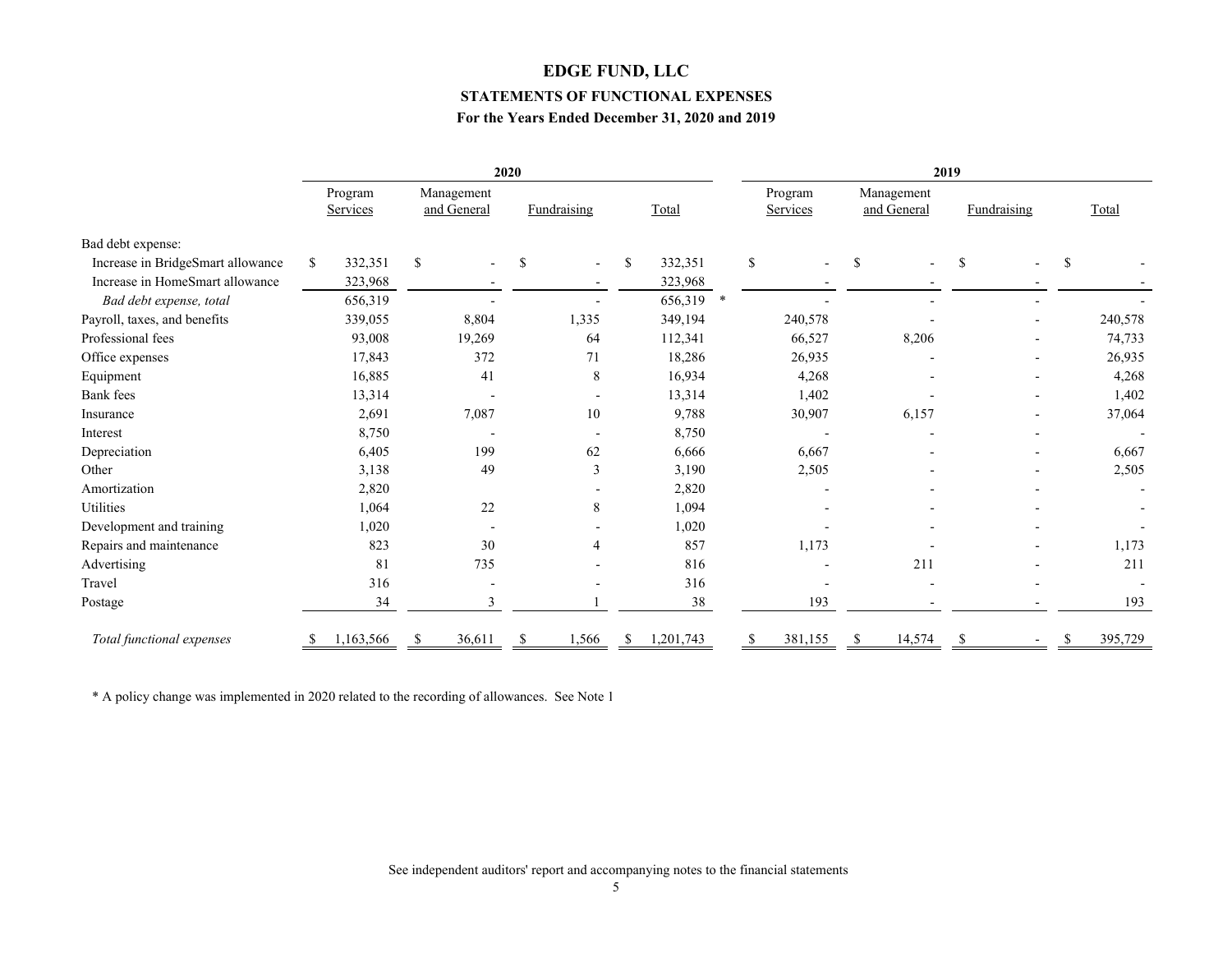# **EDGE FUND, LLC STATEMENTS OF CASH FLOWS**

### **For the Years Ended December 31, 2020 and 2019**

|                                                                                             | 2020            |    | 2019        |
|---------------------------------------------------------------------------------------------|-----------------|----|-------------|
| <b>OPERATING ACTIVITIES</b>                                                                 |                 |    |             |
| Change in net assets                                                                        | \$<br>3,260,957 | \$ | 3,909,213   |
| Adjustments to reconcile change in net assets to net cash provided by operating activities: |                 |    |             |
| Depreciation                                                                                | 6,667           |    | 6,667       |
| Changes in certain assets and liabilities:                                                  |                 |    |             |
| Grants receivable                                                                           | 50,000          |    | (14,085)    |
| Related party accounts receivable - Renew Indianapolis, Inc.                                | 145,090         |    | (247, 206)  |
| Prepaid expenses                                                                            | (44, 793)       |    |             |
| Related party accounts payable - Renew Indianapolis, Inc.                                   | 343,136         |    | (172, 511)  |
| Refundable advances                                                                         | (13,200)        |    | 13,200      |
| Net cash provided by operating activities                                                   | 3,747,857       |    | 3,495,278   |
| <b>INVESTING ACTIVITIES</b>                                                                 |                 |    |             |
| Issuance of notes receivable - corporate, net of repayments                                 | (3,127,649)     |    | (3,187,014) |
| Net (issuance) repayments of notes receivable - personal                                    | 74,546          |    | (969, 314)  |
| Purchases of property and equipment                                                         |                 |    |             |
| Net cash used in investing activities                                                       | (3,053,103)     |    | (4,156,328) |
| <b>FINANCING ACTIVITIES</b>                                                                 |                 |    |             |
| Proceeds from (repayments of) related party note payable - Build Fund, LLC                  | (500,000)       |    | 295,000     |
| Contributed capital from Renew Indianapolis, Inc.                                           |                 |    | 570,000     |
| Net cash provided by (used in) financing activities                                         | (500,000)       |    | 865,000     |
| <b>NET INCREASE IN CASH</b>                                                                 | 194,754         |    | 203,950     |
| <b>CASH, BEGINNING OF YEAR</b>                                                              | 427,121         |    | 223,171     |
| <b>CASH, END OF YEAR</b>                                                                    | \$<br>621,875   | S  | 427,121     |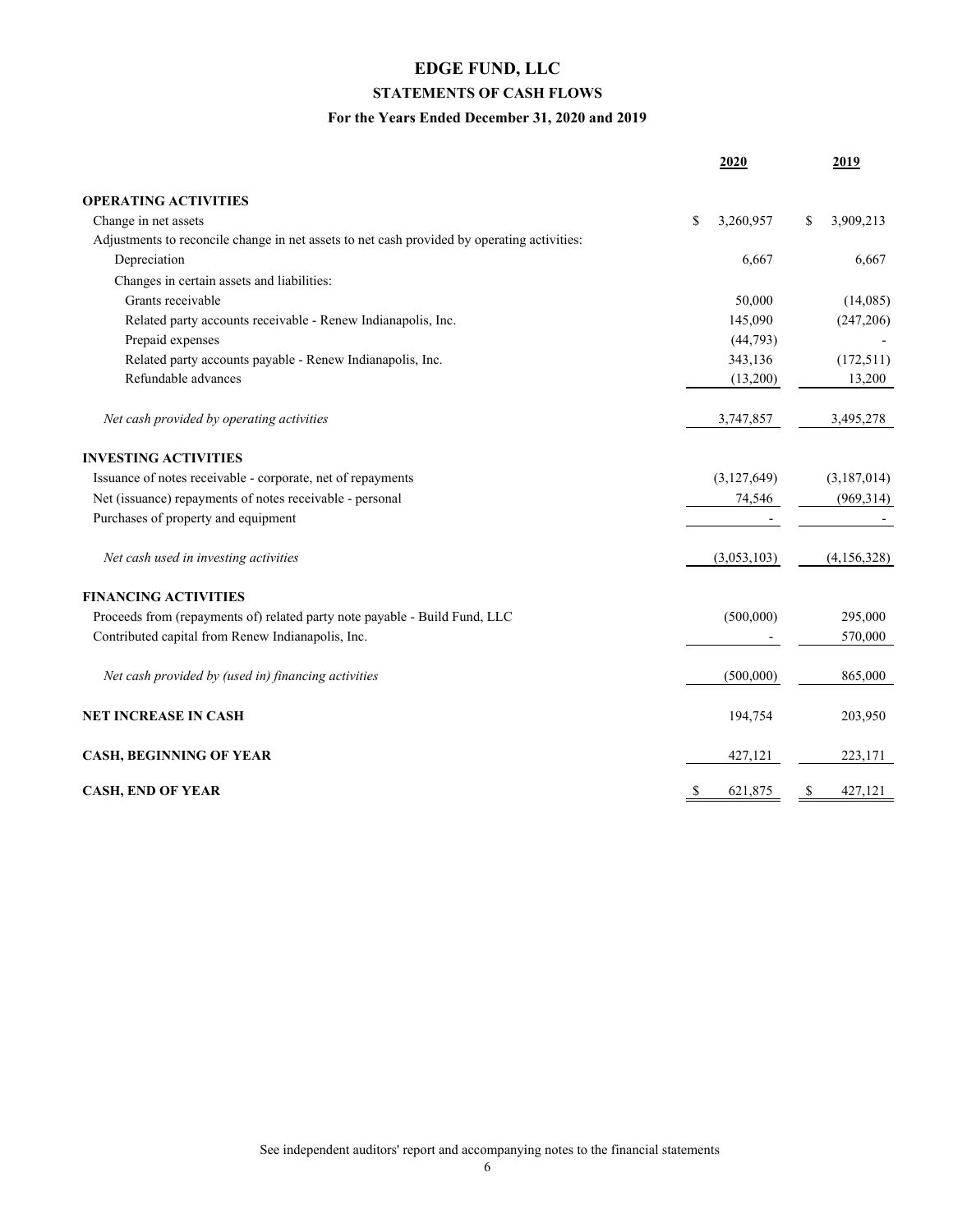### **NOTE 1 - SUMMARY OF SIGNIFICANT ACCOUNTING POLICIES**

General – Edge Fund, LLC ("Edge Fund") is a single-member limited liability company established by Renew Indianapolis, Inc. ("Renew"), formerly King Park Development Corporation, for the purpose of lending to affordable housing projects in the Indianapolis area.

Financial Statement Presentation – Edge Fund reports its financial position and activities according to two classes of net assets:

- Net assets without donor restrictions, which include unrestricted resources that are available for the operating objectives of Edge Fund; and
- Net assets with donor restrictions, which represent resources restricted by donors for specific time periods or purposes.

Basis of Accounting and Use of Estimates – The financial statements have been prepared in accordance with accounting principles generally accepted in the United States of America ("U.S. GAAP"), which requires management to make estimates and assumptions that affect certain reported amounts and disclosures. Actual results could differ from those estimates.

Cash and Cash Equivalents – For the purposes of the statements of cash flows, Edge Fund considers all short-term highly-liquid assets with a maturity of three months or less to be cash equivalents. Edge Fund had no cash equivalents at December 31, 2020 and 2019.

Grants Receivable – Grants receivable relate primarily to grant funding due from governmental agencies. Edge Fund believes all claims are within the terms of the grant agreements. As such, no allowance for doubtful accounts has been made in connection with grant programs.

Related Party Accounts Receivable - Renew Indianapolis, Inc. – In the early stage of operations of Edge Fund, certain grants pertaining to the operations of Edge Fund were processed through Renew, a related entity. Renew is a pass-through agency for Edge Fund and will remit to Edge Fund grant funding received on Edge Fund's behalf.

Notes Receivable – Notes receivable represents loans provided by Edge Fund to businesses and individuals in fulfillment of its purpose. Edge Fund regularly reviews notes receivable for collectability. Through the year ended December 31, 2019, Edge Fund only recorded an allowance for doubtful accounts when specific balances were deemed uncollectible. Effective with the year ended December 31, 2020, the carrying amount of notes receivable - corporate and notes receivable - personal are reduced by a valuation allowance that reflects management's best estimate of the amounts that will not be collected. Notes receivable known to be uncollectible are written off directly.

Property and Equipment – Purchases of capital assets and expenditures that materially increase the value or extend the useful lives are capitalized and are included in the accounts at cost. Donated assets are recorded at fair market value at the date received. Routine maintenance and repairs and minor replacement costs are charged to expense as incurred. Depreciation is provided over the estimated useful lives of the respective assets using the straight-line method. The only property and equipment held by Edge Fund was software with a useful life of three years.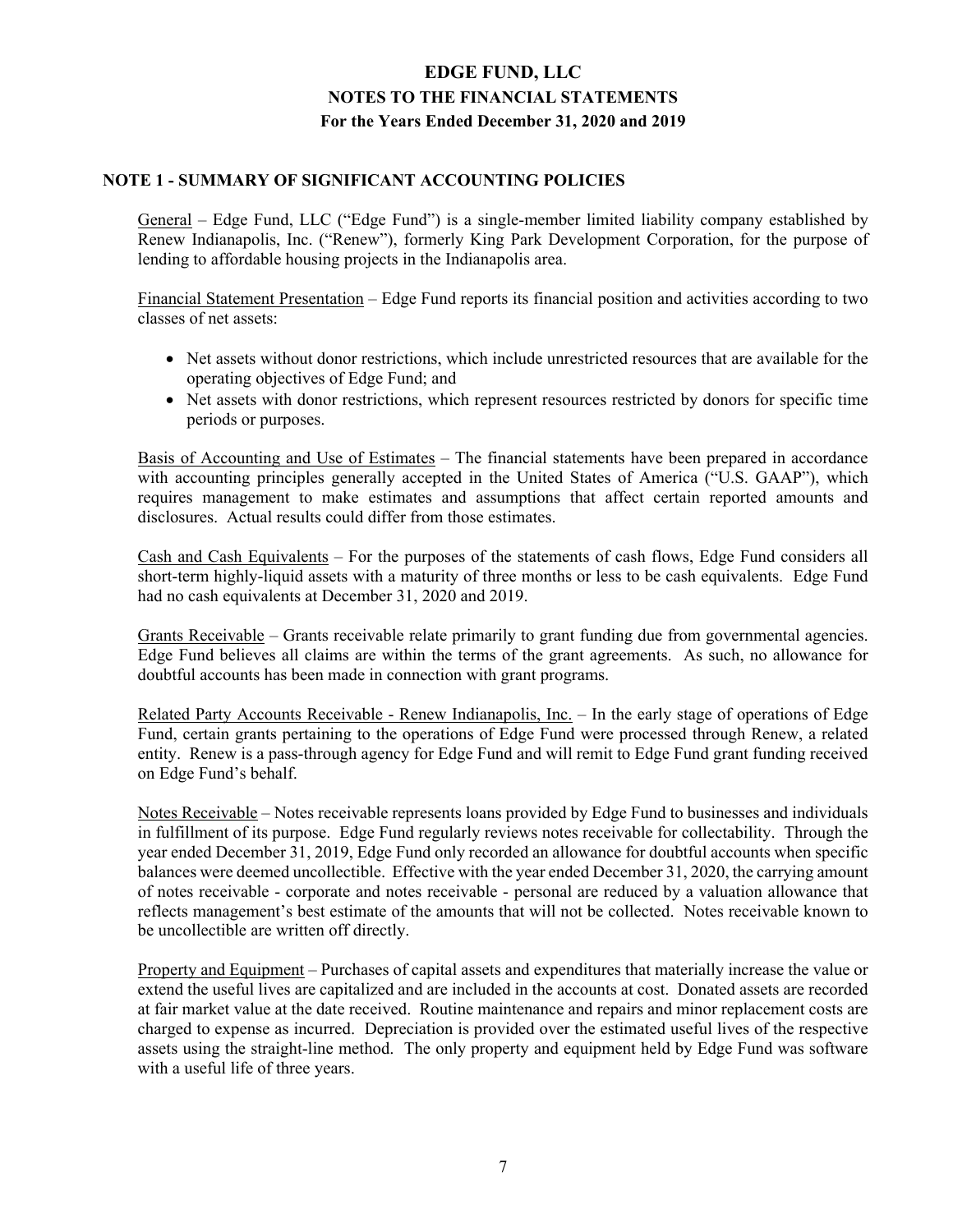### **NOTE 1 - SUMMARY OF SIGNIFICANT ACCOUNTING POLICIES, Continued**

Related Party Accounts Payable - Renew Indianapolis, Inc. – Renew, a related party, pays for certain shared expenses, a portion of which Edge Fund is obligated to reimburse.

Related Party Note Payable - Build Fund, LLC – Build Fund, LLC, a related party, assisted in financing certain early-stage operations of Edge Fund. This balance was unsecured. The note payable was noninterest bearing. The note was paid in full as of December 31, 2020.

Taxes on Income – Edge Fund is a single-member limited liability company with Renew as its sole member. For tax purposes, Edge Fund is a disregarded entity covered by the  $501(c)(3)$  designation of Renew, which qualifies it for treatment as a tax-exempt organization; however, it would be subject to tax on income unrelated to its exempt purpose. For the years ended December 31, 2020 and 2019, no accounting for federal or state income taxes was required to be included in the accompanying financial statements.

Professional accounting standards require Edge Fund to recognize a tax liability only if it is more likely than not the tax position would be sustained in a tax examination, with a tax examination being presumed to occur. The amount recognized is the largest amount of tax liability that is greater than 50% likely of being realized on examination. For tax positions not meeting the more-likely-than-not test, no tax liability is recorded. Edge Fund has examined this issue and has determined that there are no material contingent tax liabilities or questionable tax positions. The years ended after 2016 are open to audit for both federal and state purposes.

Subsequent Events – Edge Fund evaluated subsequent events through June 15, 2021, the date these financial statements were available to be issued. Any events occurring through this date have been evaluated to determine whether a change in the financial statements or related disclosures would be required.

## **NOTE 2 - REVENUE RECOGNITION**

Revenue Recognition Policy – Contributions received and unconditional promises to give are measured at their fair values and are reported as an increase in net assets during the year in which they are awarded. Edge Fund reports gifts of cash and other assets as restricted support if they are received with donor stipulations that limit the use of the donated assets, or if they are designated as support for future periods. When a donor restriction expires, that is, when a stipulated time restriction ends or purpose restriction is accomplished, net assets with donor restrictions are reclassified to net assets without donor restrictions and reported in the statements of activities and change in net assets as net assets released from restrictions.

Revenues from cost reimbursement grants are recognized in an amount equal to costs and expenses during the year in which they are incurred.

Disaggregation of Revenue **–** Revenue is disaggregated by category on the statements of activities and change in net assets.

Performance Obligations – Contributions with and without donor restrictions are not considered exchange transactions and therefore are excluded from the requirements of ASU 2014-09. Grant revenue is recognized as the performance obligations under the grants are met, generally as allowable expenses are incurred and applied.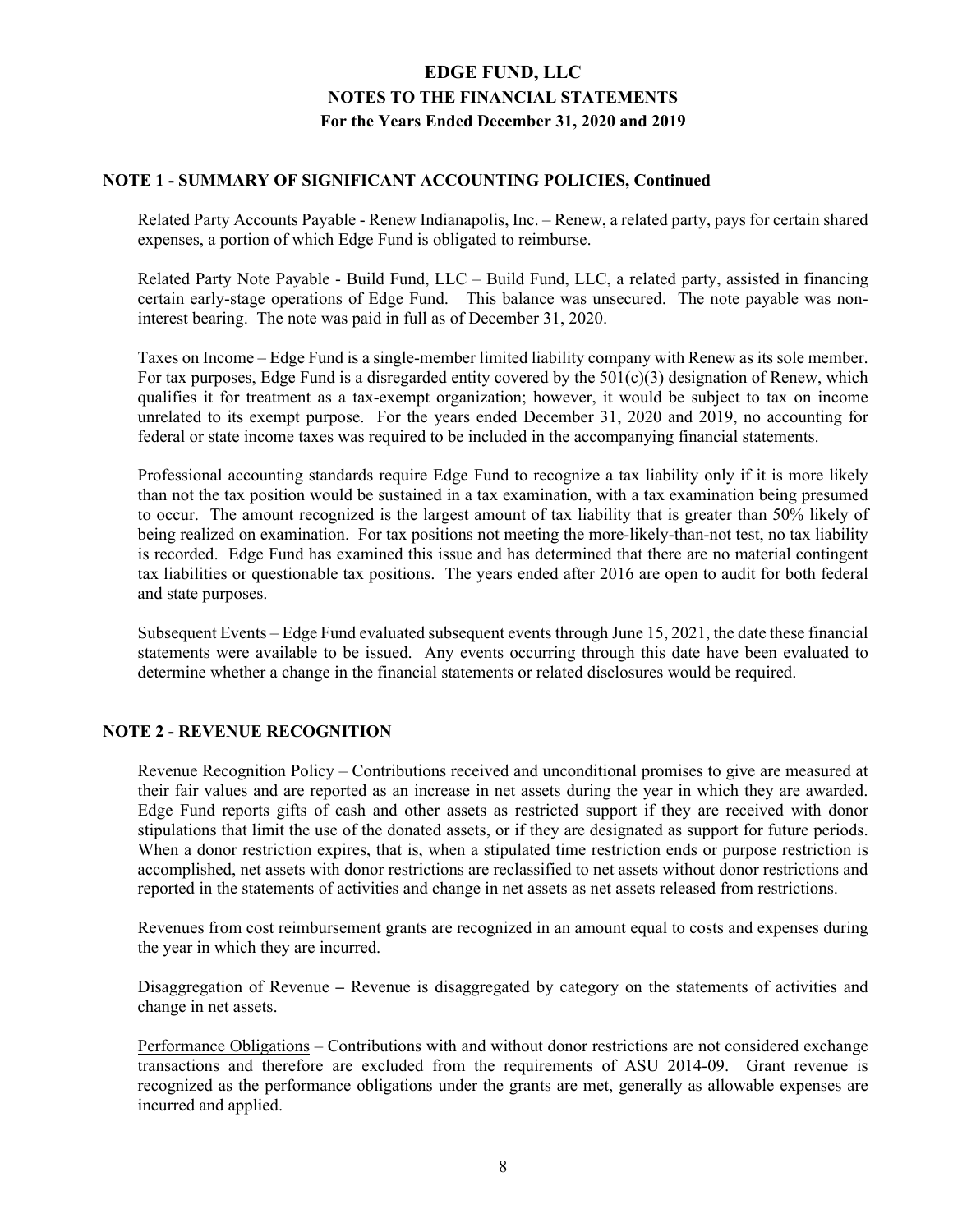### **NOTE 3 - NOTES RECEIVABLE**

Notes receivable represent balances owed to Edge Fund from local businesses and individuals. A summary of the notes receivable is presented below as of December 31:

|                              |              | Approximate    |                |              |
|------------------------------|--------------|----------------|----------------|--------------|
|                              | Number of    | Balances of    | Interest       |              |
|                              | <b>Notes</b> | <b>Notes</b>   | Rate           | Maturity     |
| 2020                         | Outstanding  | Outstanding    | Range          | Date Range   |
| Notes receivable - corporate | 3            | $$1,080,000$ - | $3.0\%$        | Sept. 2021 - |
|                              |              | \$3,187,000    |                | Dec. 2022    |
| Notes receivable - personal  | 10           | $$40,000 -$    | $.6\% - 3.1\%$ | Jan. 2049 -  |
|                              |              | \$213,000      |                | Jan. 2050    |
| 2019                         |              |                |                |              |
| Notes receivable - corporate |              | \$3,187,000    | $3.0\%$        | Sept. 2021   |
| Notes receivable - personal  | 7            | $$174,000 -$   | $.6\% - 3.1\%$ | Jan. 2049 -  |
|                              |              | \$201,000      |                | Jan. 2050    |

The allowance for doubtful accounts totaled \$656,319 as of December 31, 2020, which is comprised of an allowance against notes receivable - corporate of \$332,351 and notes receivable - personal of \$323,968. There was no allowance for doubtful accounts as of December 31, 2019 since the allowance policy was implemented during the year ended December 31, 2020. Edge Fund did not experience any actual losses on notes receivable during the years ended December 31, 2020 and 2019.

### **NOTE 4 - PROPERTY AND EQUIPMENT**

Property and equipment consisted of the following as of December 31:

|                                                      | 2020                | 2019   |
|------------------------------------------------------|---------------------|--------|
| Software equipment<br>Less: accumulated depreciation | 20,000<br>(17, 778) | 20,000 |
| Property and equipment, net                          | 2.222               | 8,889  |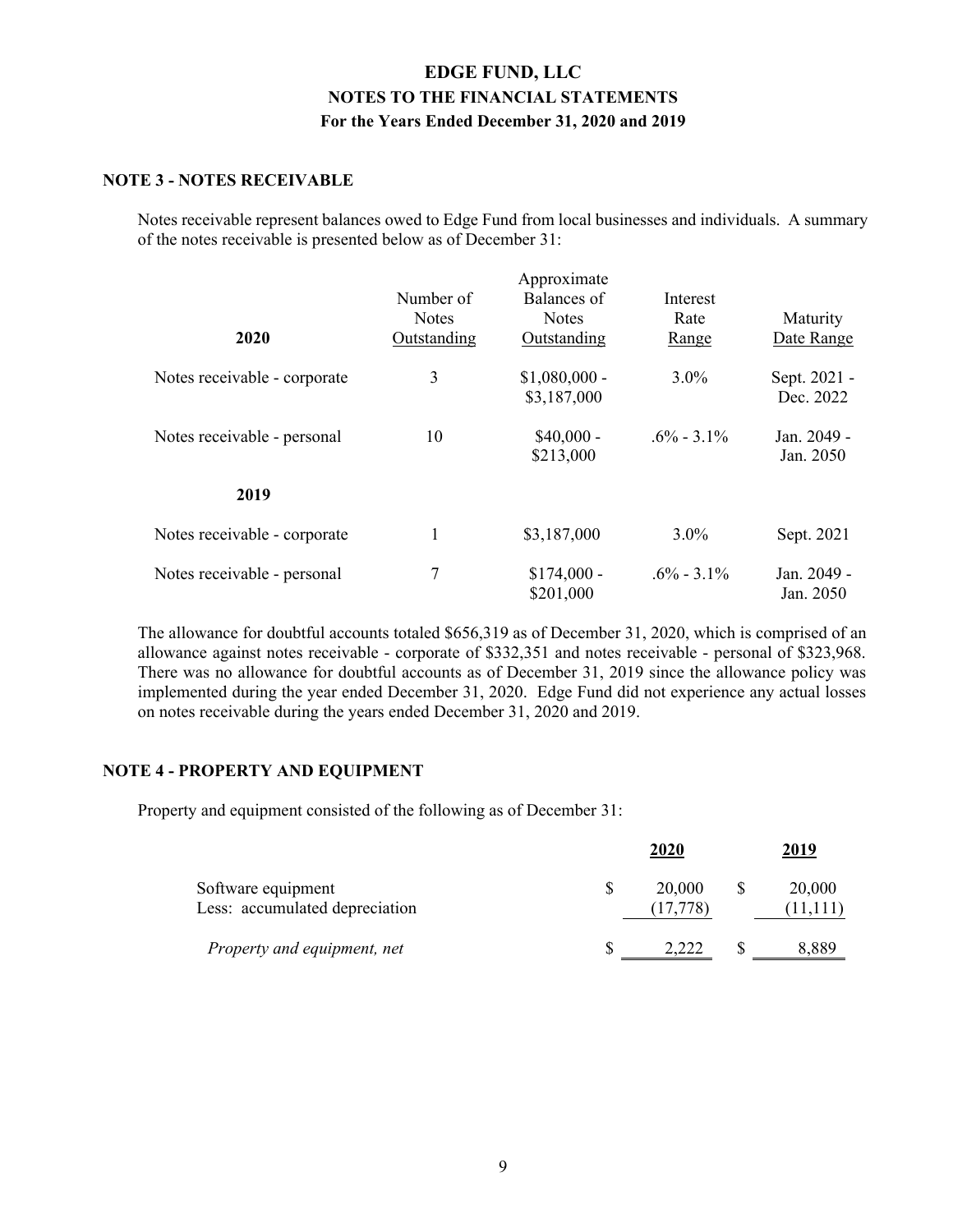### **NOTE 5 - REFUNDABLE ADVANCES**

Edge Fund was awarded grants to provide loans to individuals and businesses to create and preserve affordable single- and multi-family housing. The grants are considered exchange transactions. Accordingly, revenue is recognized as grant requirements are fulfilled. Edge Fund had refundable advances of \$13,200 as of December 31, 2019, representing grant receipts in excess of loans made and related costs. There were no refundable advances as of December 31, 2020.

#### **NOTE 6 - NET ASSETS**

Net assets with donor restrictions totaling \$287,830 were purpose-restricted for technical assistance (\$125,000) and financial assistance through a loan fund (\$162,830) as of December 31, 2020. Net assets with donor restrictions totaling \$101,192 were purpose-restricted for technical assistance as of December 31, 2019.

Net assets without donor restrictions include the following Board-designated balances as of December 31:

|                                 |    | 2020    |   | <u> 2019</u> |
|---------------------------------|----|---------|---|--------------|
| Unanticipated budget shortfalls | \$ | 200,000 | S | 100,000      |
| Unanticipated loan losses       |    |         |   | 95,610       |
| Capital available for lending   |    | 210,000 |   |              |
|                                 | S  | 410,000 | S | 195,610      |

### **NOTE 7 - GRANT FUNDING**

Grant funding was received from the following sources for the years ended December 31:

| 2020          |                      | 2019      |
|---------------|----------------------|-----------|
|               |                      |           |
| \$<br>181,475 | <b>S</b>             | 630,000   |
| 3,477,540     |                      | 3,498,756 |
| 3,659,015     |                      | 4,128,756 |
|               |                      |           |
|               |                      |           |
|               |                      | 125,000   |
|               |                      |           |
|               |                      | 4,253,756 |
|               |                      |           |
| 354,116       |                      |           |
|               |                      |           |
| 4,138,131     |                      |           |
|               | 125,000<br>3,784,015 |           |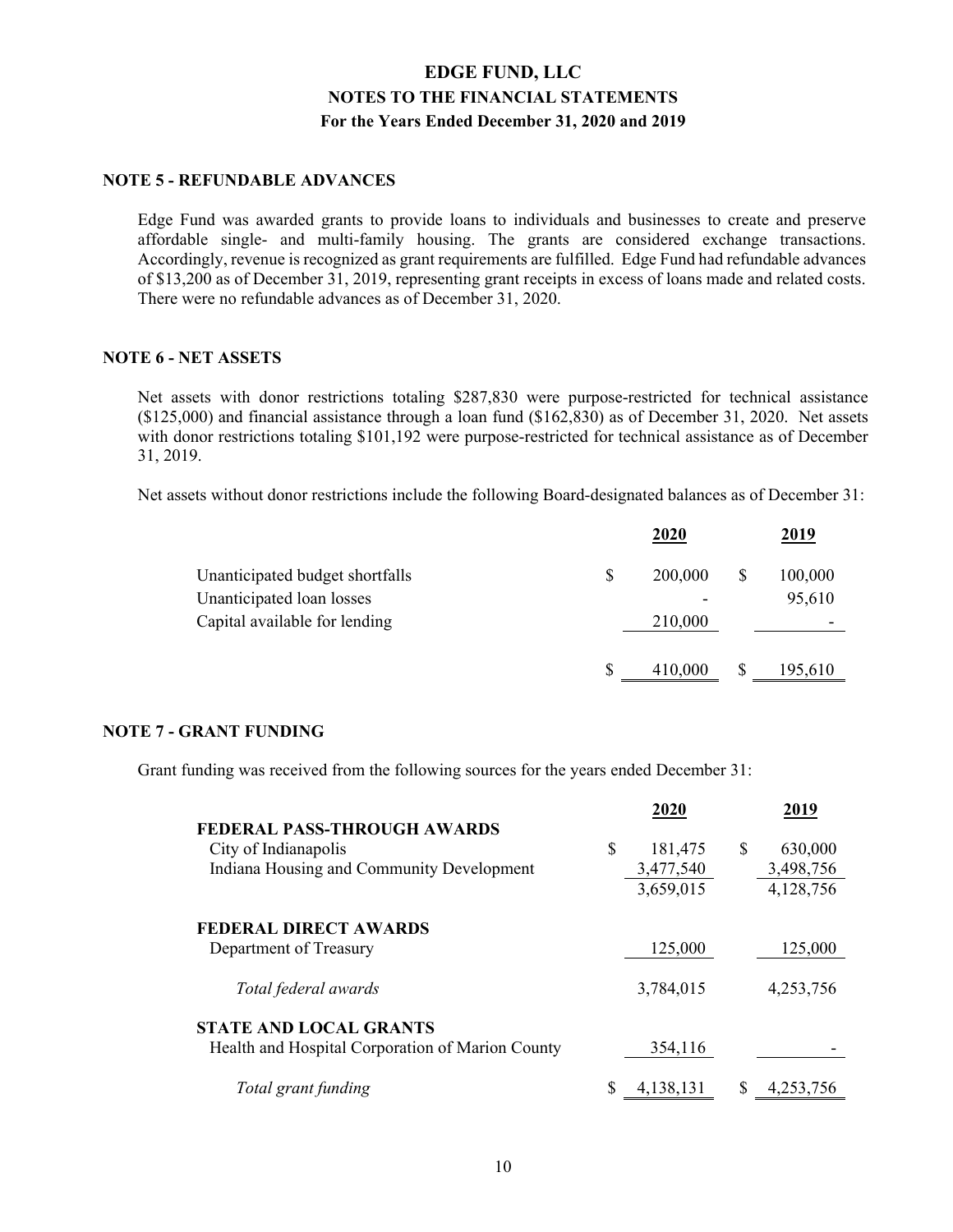### **NOTE 8 - RISKS AND UNCERTAINTIES**

Edge Fund is engaged in the business of lending to corporate entities and individuals and is subject to the risk of loss due to defaulted loans.

Edge Fund is also reliant on funding and resources from government-sponsored programs. Changes in such programs and/or levels of funding could significantly affect Edge Fund's operations. In addition, Edge Fund is subject to monitoring by local, state, and federal agencies. Those examinations could result in additional liability to be imposed.

### **NOTE 9 - LIQUIDITY**

Edge Fund's financial assets include cash, grants receivable, and notes receivable. Related party receivables are not considered to be financial assets. Following is a schedule of financial assets available for general use within one year as of December 31:

|                                                                                             | 2020            |   | 2019        |
|---------------------------------------------------------------------------------------------|-----------------|---|-------------|
| Financial assets                                                                            | \$<br>8,232,409 | S | 5,034,552   |
| Less: notes receivable unlikely to be available for<br>general expenditures within one year | (7,610,534)     |   | (4,557,431) |
| Less: donor restrictions for specific purposes                                              | (287, 830)      |   | (101, 192)  |
| Less: restrictions due to Board-designation                                                 | (410,000)       |   | (195,610)   |
| Financial assets available for general use<br>within one year                               | \$<br>(75, 955) |   | 180,319     |

Edge Fund operates in conjunction with two related entities, Renew Indianapolis, Inc. and Build Fund, LLC. Liquidity is transferrable between entities at the discretion of management and approval of the Board of Directors. As of December 31, 2020, the three entities have a combined approximately \$9,050,000 in financial assets available for general use within one year, which represents approximately four and a half years' worth of cash on hand considering combined total expenses incurred during the year ended December 31, 2020.

Donor restrictions are tracked in separate funds, with adequate cash available to cover restrictions. The Board-designated net assets are available at the Board of Directors' discretion to undesignate for general use.